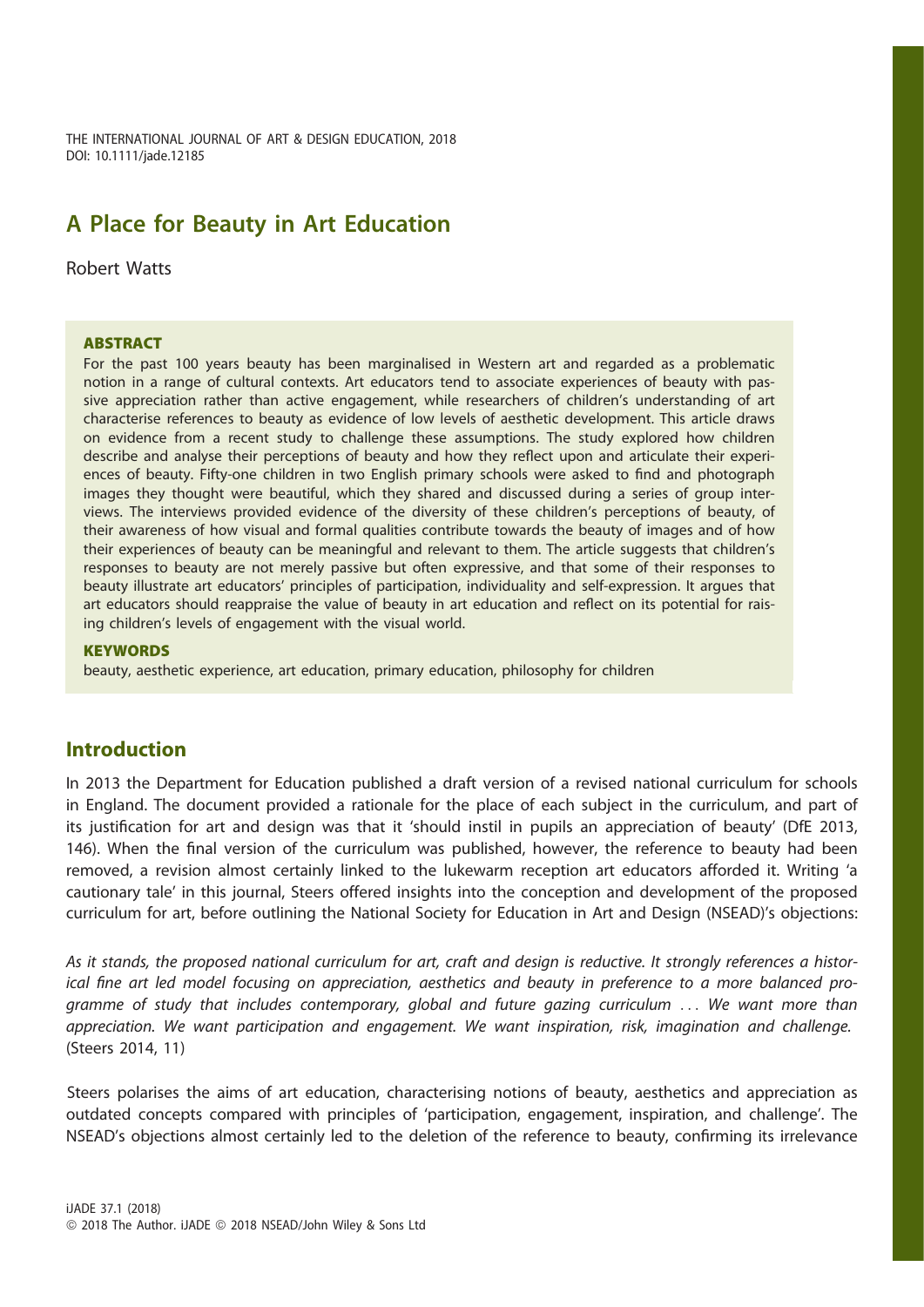to art education. This is the context in which I conceived, planned and carried out the research reported in this article.

My research aimed to understand children's perceptions of beauty. It explored how they describe and analyse beautiful images and how they reflect upon and articulate their experiences of beauty. I wanted to find out if children value beauty, to discover what meanings it may hold for them, to understand what kinds of subject matter they find beautiful and to assess whether social, cultural or environmental factors influenced their preferences. The study took the form of 18 group interviews with 51 children in two schools in urban and rural locations. Before the interviews children completed two tasks independently in which they found and photographed images they thought were beautiful. This article reflects on a selection of illustrated extracts from the interview transcripts in order to provide evidence of children's levels of engagement with beauty, and begins by reflecting on the problematic place of beauty in art and education.

# The marginalisation of beauty

The marginalisation of beauty in the theory and practice of Western art during the twentieth century is well documented (e.g. Hughes 1991; Hickey 1993/2009; Steiner 2001; Nehemas 2007). Beech (2009, 12) suggests that what was once a 'special relationship' between beauty and art has become 'estranged and tense', while Danto (2003, 7) describes how beauty became a 'stigma' in modern art. Beyond the art world, notions of beauty have become increasingly politicised. Wolf (1991) argued that men have deliberately constructed contemporary notions of feminine beauty as subservient in nature, while Freedman (2003) views with suspicion the male influence on women's aspirations for their appearance. Other commentators note how beauty is 'politically incorrect' for advocates of social equality: Jenkins (2009, 3) recalls architect Richard Rogers' account of how the UK government rejected his vision of urban regeneration in the 1990s, warning him 'to avoid using words like beauty if I wanted to be taken seriously by those who counted'.

In this context, it is perhaps understandable that art educators have rarely acknowledged that children might perceive beauty in artworks. Two cases are briefly explored here. Firstly, in the 1980s Michael Parsons carried out an extensive study of people's responses to artworks (1987; 1988). Building on Gardner's (1973) research into children's cognitive development in art, Parsons' primary concern was to find out what people thought and felt about artworks, how their responses changed as they grew older and how they progressed through what he characterised as a sequence of 'stages' of aesthetic response. Parsons was principally interested in the notion of art as a means of expression, and judged children's references to the beauty of artworks as evidence of a relatively low level of aesthetic development. He suggested that children believe paintings can only be beautiful if they represent beautiful subjects, and illustrated his argument with a quote from Blair, aged 12: 'If you showed a woman sitting in a boat, and a lake behind her, and stuff, or a couple of deer in the mountains then that would be beautiful' (Parsons 1987, 40). Parsons characterised such responses as a 'transparency view of painting' and concluded that children simply assume 'a painting will be beautiful if it is about a beautiful subject. Beauty is transferred, as it were, from the subject to the painting' (Parsons 1987, 40).

As part of his 1996 study of children's responses to pictures, Norman Freeman sought to understand children's responses to beauty in paintings. Did children perceive beauty to be an 'objective property' of a painting? Could a painting only be beautiful if it depicted beautiful subject matter? Or did children believe artists intentionally beautify their subjects? Freeman's findings, based on interviews with children in England and the Caribbean, were similar to those of Parsons; for example, he found that young children had pronounced views on whether a picture of a unicorn or a princess was more likely to be beautiful than a picture of a homeless person. However, Freeman provided new insights into the ways children's views changed as they grew older. For example, while 11-year-olds in the Caribbean were adamant that if the subject of a painting was ugly it naturally followed that the painting itself would also be ugly, 14-year-olds disagreed, claiming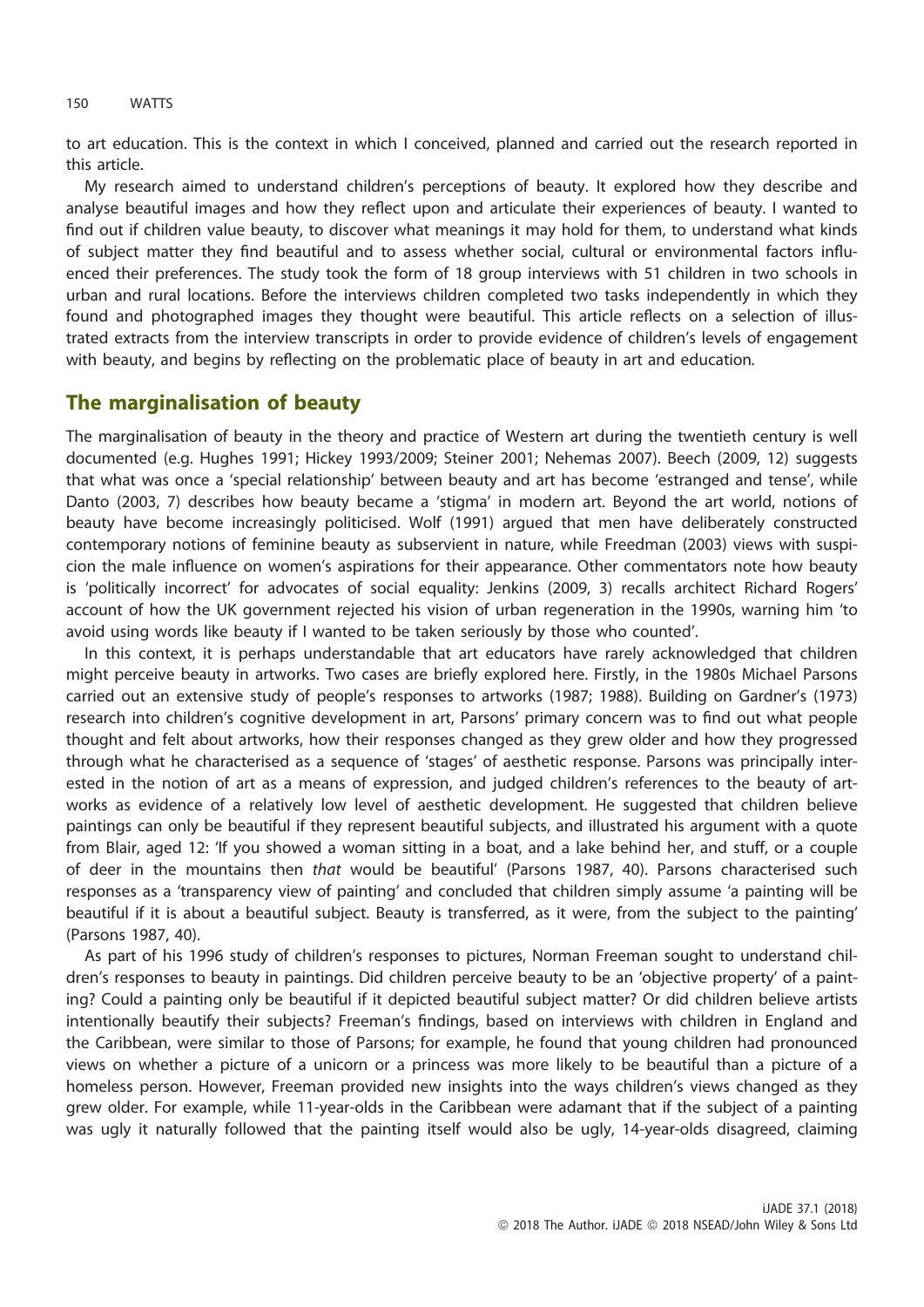that the beauty of a painting is more dependent upon the 'skills and enthusiasm' of the artist than the appearance of the subject. According to Freeman (1996, 129), the older children were 'invoking an entity, the picture producer, in the corner of the intentional net'.

Since Parsons' and Freeman's studies there has been no research on the nature of children's responses to beauty. Some art educators have actively rejected beauty as irrelevant to the aims of art education. Best (1996, 81), for example, argued that the philosopher's 'traditional quest' to find beauty in artworks is now 'thoroughly misconceived ... Many artists would, justifiably, regard it as insulting to have their work discussed in terms of beauty.' Similarly, Taylor (1989, 28) wrote enthusiastically about a pupil who began a project inspired by Degas, before changing his focus to Gerd Winner's monochrome photographs of brick walls. Such work, Taylor argued, 'genuinely relates to pupils' own practical needs'. In her analysis of visual resources available for secondary school pupils, Bancroft (1995, 24) bemoaned the absence of images depicting 'contemporary representations of killing, war, death and disaster' while applauding Taylor & Andrews' (1993) use of an image of 'the charred head of an Iraqi soldier' as it provided opportunities to 'tackle disturbing issues in the classroom'. The idea that children could draw inspiration from their experiences of beauty was far from the minds of art educators. Instead, driven by a concern that students should perceive art lessons to be 'relevant' to their lives, art educators promoted engagement with 'issues-based' contemporary art practice that often marginalised aesthetic pleasure (e.g. Swift & Steers 1999; Atkinson & Dash 2005; Addison & Burgess 2007).

In fairness, during the 1990s art educators could not have anticipated the extent to which contemporary art would shortly assume cultural prominence and widespread acceptance. A recent report on shifting curatorial priorities at Tate Britain indicates that modern and contemporary art dominates its displays while much of its historical collection lies in storage (Alberge 2012). In the 1980s, a disused power station languished on the banks of the Thames; in 2000, reincarnated as Tate Modern, it attracted 5.25 million visitors (Tate 2001), sustaining these numbers over a decade later, in 2012 (Tate 2013). In the 1980s, Damien Hirst was an art school student; in 2008, a collection of his works was auctioned for over £70 million (Adams 2008), while his 2012 retrospective at Tate Modern attracted 463,000 visitors, making it the most popular one-person show in the gallery's history (Tate 2012) (Figure 1). In the current cultural climate, young people need little persuasion of the appeal of contemporary art and art educators can claim some credit for the shift in perceptions that has taken place. Yet much of the current research in art education continues to focus on approaches that foreground contemporary art practice and minimise aesthetic pleasure. See, for example, these images from a recent issue of this journal (Figure 2).



Figure 1. Secondary school pupils making drawings of works by Damien Hirst; Tate Modern, 2012 (photographs: the author)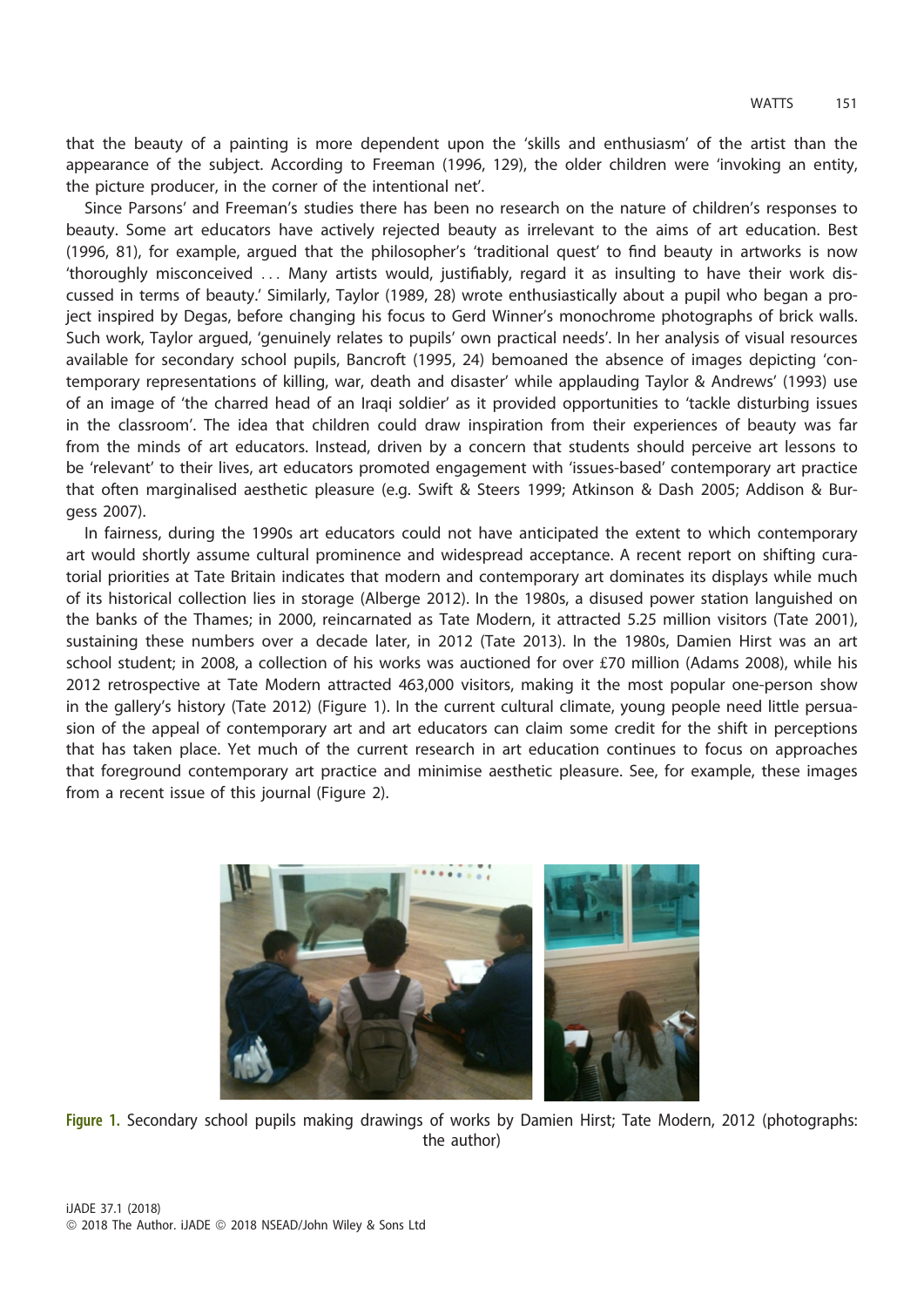

Figure 2. Examples of images of student artwork from the International Journal of Art and Design Education, Vol. 31, No. 3 (2012)

# The revival of beauty

Since the late twentieth century several authors have reappraised the notion of beauty. Some reflect on its meanings in Western art and contemporary culture (Gilbert-Rolfe 1999; Danto 2003; Hickey 2009) while others have examined its historical and philosophical foundations (Eco 2004; Prettejohn 2005; Nehamas 2007). Several authors explore the meanings of beauty in the context of personal, historical and cultural contexts (de Botton 2002; Sartwell 2004; Armstrong 2004; Scruton 2009; Rautio 2010) while others seek to 'reclaim' beauty in ways that distance it from the repression of women (Steiner 2001; Scarry 2001).

There is also emerging interest in beauty in the context of education. Cannatella (2006) bemoans the fact that beauty has received little attention within educational research. He argues that, in order to counteract the 'dystopian' principles of the current education system, educators should adopt a philosophy that explicitly values beauty. Similarly, Winston reminds us that beauty was once perceived 'as one of the highest aims of education' (Winston 2008, 71), and offers a rationale for reviving its place in schools, suggesting that 'the concept of beauty can inform what teachers do in progressive ways, whilst avoiding the kind of revisionist zeal that warps rather than liberates their imaginations' (Winston 2010, 8). Winston suggests teachers should seek to facilitate 'epiphanic moments', accidental discoveries children sense will become important to them. Rather than simply wait for inspiration to strike their pupils, however, he says teachers should seek to understand the pedagogical principles that underpin such experiences and apply them at each stage of the learning process. Teachers must attune to children's existing aesthetic interests and try to anticipate ways they might perceive images, music or books as beautiful and, rather than guide lessons towards predetermined goals that reflect their own assumptions about artefacts, teachers should be prepared for unpredictable responses.

Though Winston writes from outside of the context of art education, several of his principles will be familiar to art educators. Specifically, the idea that students should produce diverse outcomes is one that Elliot Eisner (e.g. 1972; 2002) identified as a key feature of learning in art. In another respect, Winston's ideas challenge common practice in art education. In my experience, teachers are far more likely to take responsibility for the selection of artworks to use in the classroom than they are to allow children to select images that reflect their preferences. Winston invites teachers to consider how encouraging children's awareness of beauty can offer balance in an educational climate that values conformity above individuality, and concludes with an appeal for the 'awakening' of beauty in education. While he presents a persuasive argument for the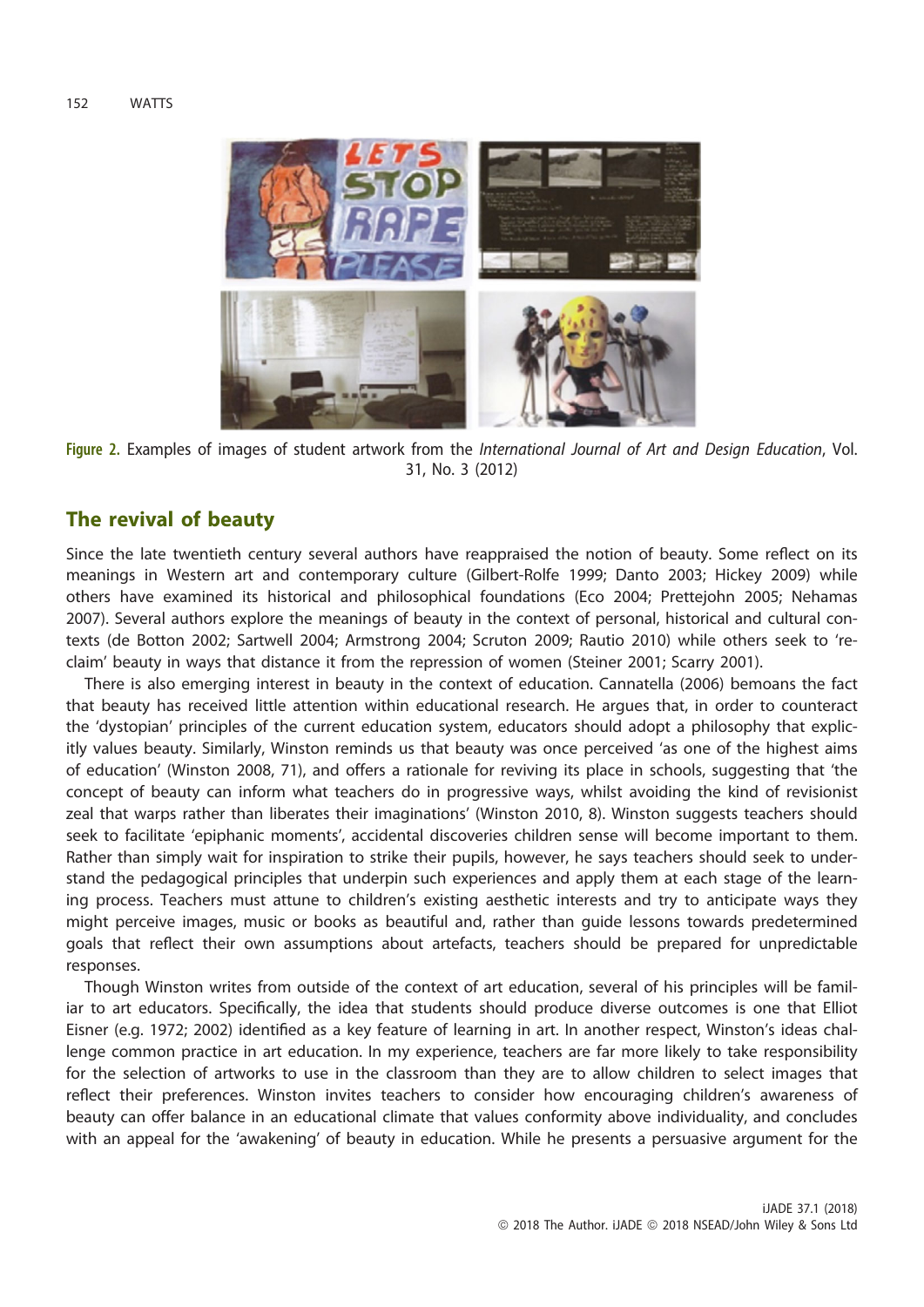place of beauty in education, his work does not explore children's own perspectives on the theme. How do children represent their perceptions of beauty? How do they reflect upon and articulate their perception of beauty? These questions prompted my own research, and this article aims to offer some answers to these questions.

# Methodology

The empirical research consisted of 18 semi-structured group interviews with 51 children in two schools, one in London, the other in a rural village 40 miles from the capital. While a full explanation of the methodology is beyond the remit of this article, it is useful here to identify several innovative aspects of the research design.

Firstly, whereas previous researchers of children's responses to artworks (e.g. Machotka 1966; Housen 1983; Parsons 1987) selected images for their interviewees to respond to, I consciously avoided positioning myself as a privileged 'expert' and instead made sure children provided all images shared during the interviews. Before their first interview I asked them to find images to 'represent their idea of beauty', and before their second I asked them to take photographs that they thought were beautiful. Secondly, I interviewed groups rather than individuals. I anticipated that group interviews would not only help me to understand how children conceptualise and negotiate ideas amongst one another (Mason 2002) but also that children would generate ideas more quickly, share them more confidently and enjoy the process more (Greig et al. 2007). Thirdly, influenced by the principles and practice of Philosophy for Children (Lipman 1982; Fisher 1998; Worley 2010; Gaut & Gaut 2012; Lewis 2012), I designed and managed the interviews in ways that actively encouraged children to articulate their thoughts, ideas and beliefs. In particular, I drew on Fisher's (1998) concept of the teacher as a facilitator of discussion, one who focuses children on their ideas, asks for clarification and highlights connections and contrasts.

I also brought to the interviews an awareness of philosophical theories of aesthetic response. Kantian and Humean theories of aesthetic experience informed my questioning of children and enabled me to explore their nascent ideas about subjectivity, disinterest and universality. During the interviews I remained alert to opportunities for exploring children's perceptions of these themes and I tried to phrase them in accessible language (e.g. 'If you had never visited this place would it still be beautiful to you?' 'Should some things be beautiful to everyone?'). Finally, I brought to the interviews my experience as a primary school teacher. I was relaxed in my interactions with children, tolerant of their limited concentration spans and supportive of their efforts to articulate responses. Before the interviews I visited children's classrooms and supported their learning informally, in order to become a familiar presence to them. I also observed their teachers' strategies for engaging and sustaining their attention, aware that I might need to adopt similar tactics during the interviews.

Three principles guided my approach to interpreting and presenting the data: to provide faithful descriptions of children's perspectives; to identify themes that summarised their perceptions without simplifying or misrepresenting them; and to represent the diversity of children's ideas rather than foreground recurring responses. This last principle draws on Larsson's (2009, 31) assertion that 'the uncommon case is as important as the most common kind of case ... the variation in the study should be expected to exist also in relevant situations that one wants to generalize to'. These uncommon cases may not be representative of all children, but have what Strauss & Corbin (1990, 61) describe as 'explanatory power': it is more appropriate, they suggest, to think in terms of the explanatory power of qualitative data rather than generalisability. As evidenced by the extracts below, some children's contributions to interviews were remarkable – and while they may not be representative of all 10-year-old children there are, nonetheless, many other children capable of articulating ideas of similar complexity.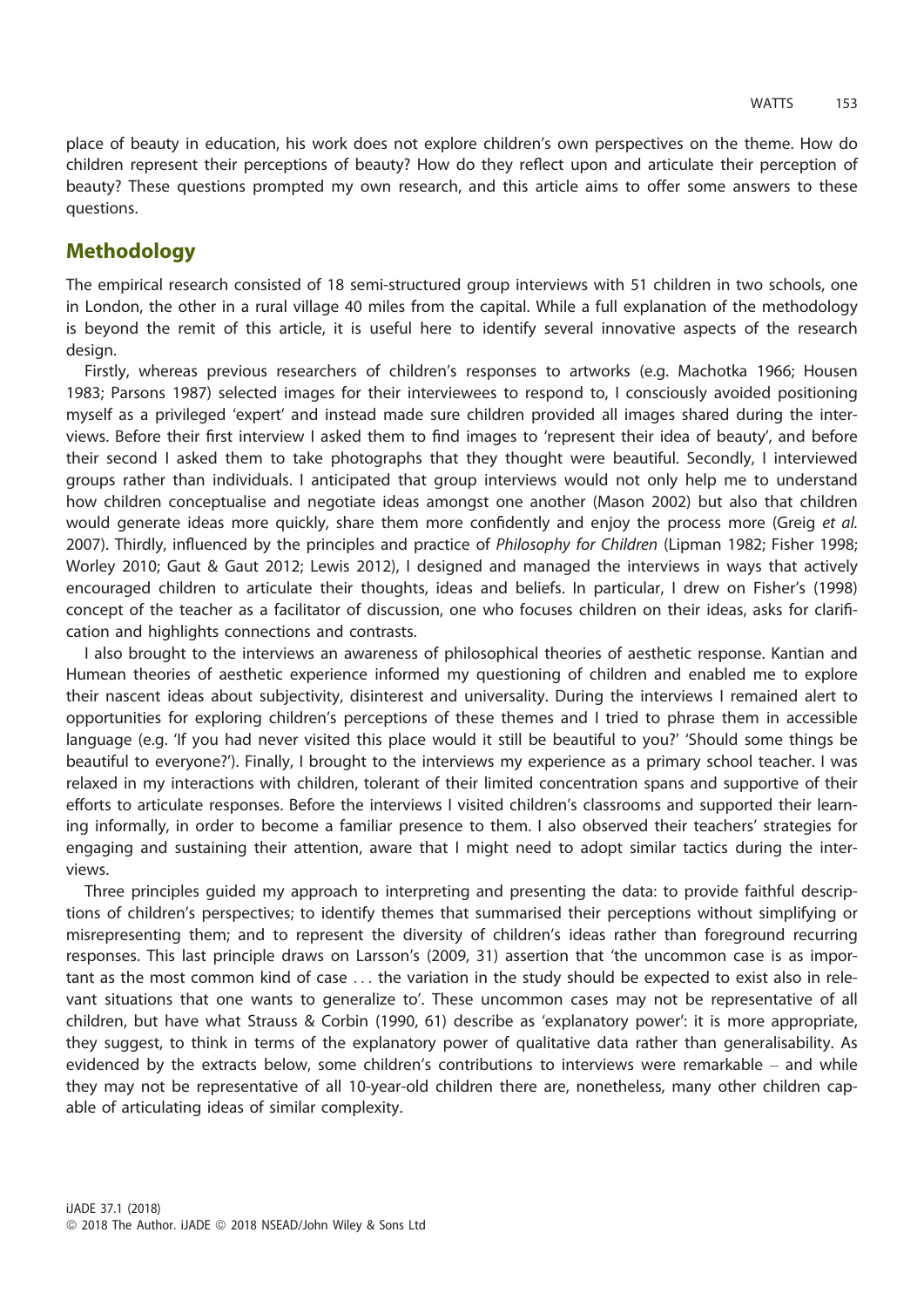Each interview was characterised to a greater or lesser extent by two or three key discussions, occasions when certain images acted as triggers that prompted children to become increasingly involved and to make more reflective responses. In the remainder of this article I present and interpret a selection of these discussions in order to explore how children reflect upon and articulate their perceptions of beauty.

## Children's perceptions of beauty

### 'Glowing as if they were pieces of gold'

During the interviews some children chose to share images that not only held emotional associations for them but also included aesthetic qualities they thought others might find beautiful. Ilham shared a photograph of pink waves crashing on a shore:

I think it's beautiful because of the colours – because there is green and then there's pink and then there's blue. And when I was there it was the first time I ever saw pink waves and I thought it was really beautiful ... I went to Egypt and on a beach and when we came there was nobody there and so we took a picture of it and it was really beautiful.

lham's description is intertwined with memories. First she mentions colour, a quality the other children could see and appreciate. But then she explains how the image evokes for her an experience they could not share, in that it represents a particular place and time for her family. When I asked how she felt looking at the photograph she described her sensory associations: 'I feel like the water was just on me ... running through my hands'. 'You actually went there?' exclaimed one child, 'I thought you just took it from the computer!' The others were from the computer', said Ilham, 'But this is real.' Ilham seemed to want other children to appreciate the visual beauty of the image, yet also to understand that it represented an experience that she could not share with them.

Another discussion at Greystones School revealed some children were aware of how light can momentarily beautify a landscape. Kamaudin shared a photograph taken from his balcony on a housing estate, of a small tree caught in a shaft of sunlight, its yellow leaves illuminated against a brick wall (Figure 3). A



Figure 3. Kamaudin's photograph of the view from his balcony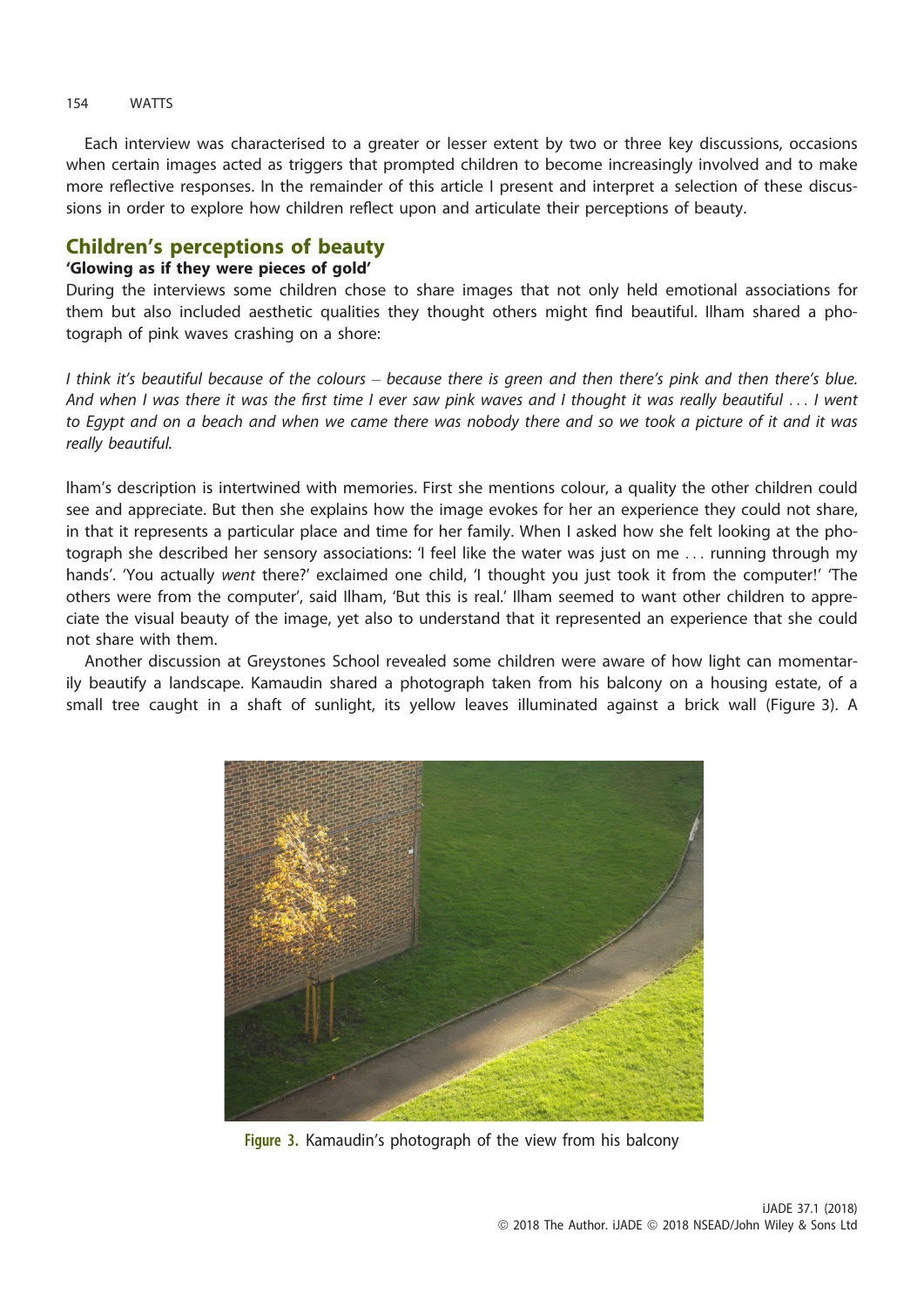diagonal path bisected two tones of green, the lighter exposed to the sun, the darker immersed in shadow. He explained:

I chose  $-$  I chose this because – ummm, I thought it was beautiful. And, like, it was, like that – you know that thingy, walking place – path – I was sitting here. I think it makes it more beautifuller. And the tree as well, that tiny tree. And the colour, I love the colour. It's not just one whole colour, it's like, you know, mixed. Ummm – and, yeah, it's beautiful.

Kamaudin found it difficult to articulate his response to the image and his fractured sentences are difficult to decode. Clearly he found the colours beautiful, he notices the range of tones in the leaves and he seems to understand how the path plays a role in the composition. Others agreed the photograph was beautiful and were surprised when Yonis suddenly disagreed:

I disagree with Billy because – all it is  $-1$  could take that every time! I could take that at the middle of the day. It's that walking down to the shopping. What's so beautiful about this? This is green. That's a tree. And a path. Half of it's shaded! . . . It's just some greenery and blackery.

In a previous interview Yonis had chosen to share a digital painting of a mysterious, other-worldly landscape he found beautiful, and he seemed offended by the idea that other children could find beauty in something he saw everyday:

- Valeriy = I disagree with Yonis because where the sunlight is going it looks like the leaves are glowing as if they were pieces of gold. And the building, it looks like as if [the tree] was being protected.
	- RW = Can you explain what you mean by it looks like it was being protected?
- Valeriy = Say if someone wanted to it looks like it's not letting the wind not letting the wind it's protecting the tree from the wind ... From where he done it he chose a perfect spot to make the picture.

The disagreement proved productive. Although this group of children often found it difficult to express themselves, the ensuing discussion encouraged them to 'dig a little deeper' into their ideas about the picture and to articulate their responses more forcefully. Billy, for example, seemed to recognise that beauty could be found in everyday experiences:

The stuff that you see that you usually see, like, you see grass every day, sometimes change and look more beautiful than you often see it and so ... yeah, you can see stuff more beautiful than what you often see, like.

Some children were prepared to spend time articulating reasons why an image was, or was not, beautiful. One group spent 15 minutes discussing a photograph Enesa took from her balcony (Figure 4). Some were troubled by the presence of a yellow car in the corner of a photograph, a patch of brightness in an otherwise drab landscape. Though these children had previously agreed that bright colours were beautiful, on this occasion they found the colour problematic:

Sherika = The whole picture's nice but the cars are not. When you look at the picture the first thing you recognise is the cars (voices: 'yes') and they don't look nice, especially this yellow one ... your eyes are mostly drawn to the yellow one.

Mustafa = Yeah – it's just big and bright and you don't really want to see it.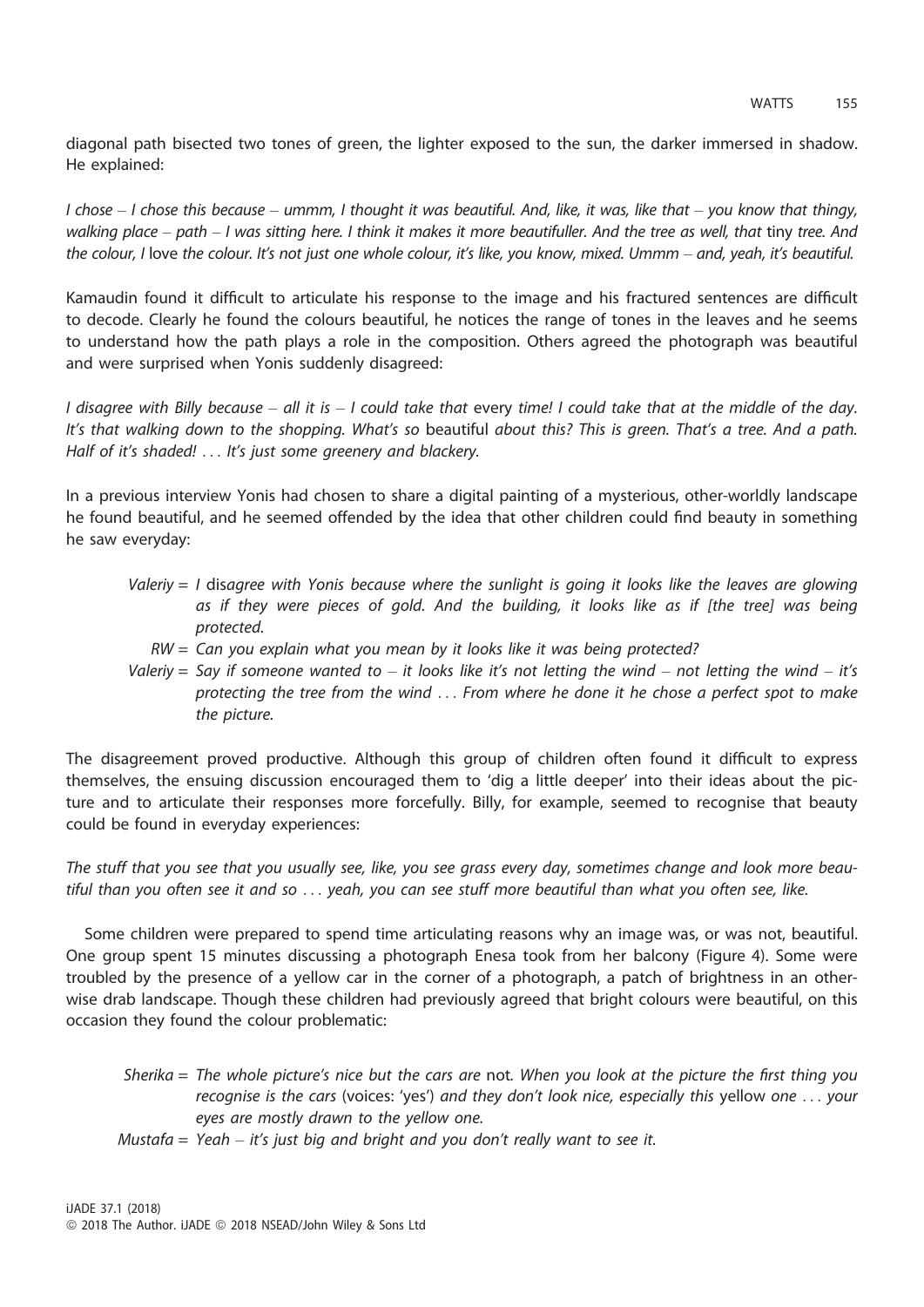

Figure 4. Enesa's view from her balcony

 $RW = 1$  thought we liked bright things. You chose something bright. Mustafa = Yeah, but it's kind of different – because in my picture it's just leaves and grass and stuff like that, but in this one it's, like, a car and you wouldn't want to see a bright yellow car in the middle of your picture.

How might authors of previous studies interpreted these children's responses? Parsons (1987) concluded that children of this age were not interested in other people's preferences and believed artworks could only be beautiful if they depicted beautiful subjects. He might have regarded Kamaudin's description of his photograph as further evidence that children simply find beauty in colourful images ('the colour – I love the colour!'). Yet the children I interviewed at Greystones School perceived colour as only one of several visual elements that can make an image beautiful. Ilham loved the pink waves, but her memories of being in the landscape shaped her perception of its beauty. The patch of grass Kamaudin passed every day was only 'greenery and blackery' until he photographed its shifting shades. Enesa's friends did not perceive the yellow car as a welcome burst of colour in a drab landscape; rather, they saw it as a distraction from the chromatic coherence of the scene. In each case, the context of the group interview enabled children to demonstrate their levels of engagement with their own and others' images.

### 'Beauty and love and happiness, they're all kind of in a big umbrella-thing'

Although I took care to avoid using the word 'art' when I presented the research tasks to children, some children at Old Oak School approached the task almost as artists might. While they chose images with visual qualities they thought might appeal to others, the images also helped them to express their broader ideas about the nature of beauty.

Jasmine approached the task by reflecting on her perceptions of the meanings of beauty. She brought to her first group interview an image of a distant view of the earth (Figure 5).

Well it's the world – because it's like everyone says the world's a small place but actually it's really big, and everything lives on earth and everything can survive on earth. And it's like the colours blend in and the clouds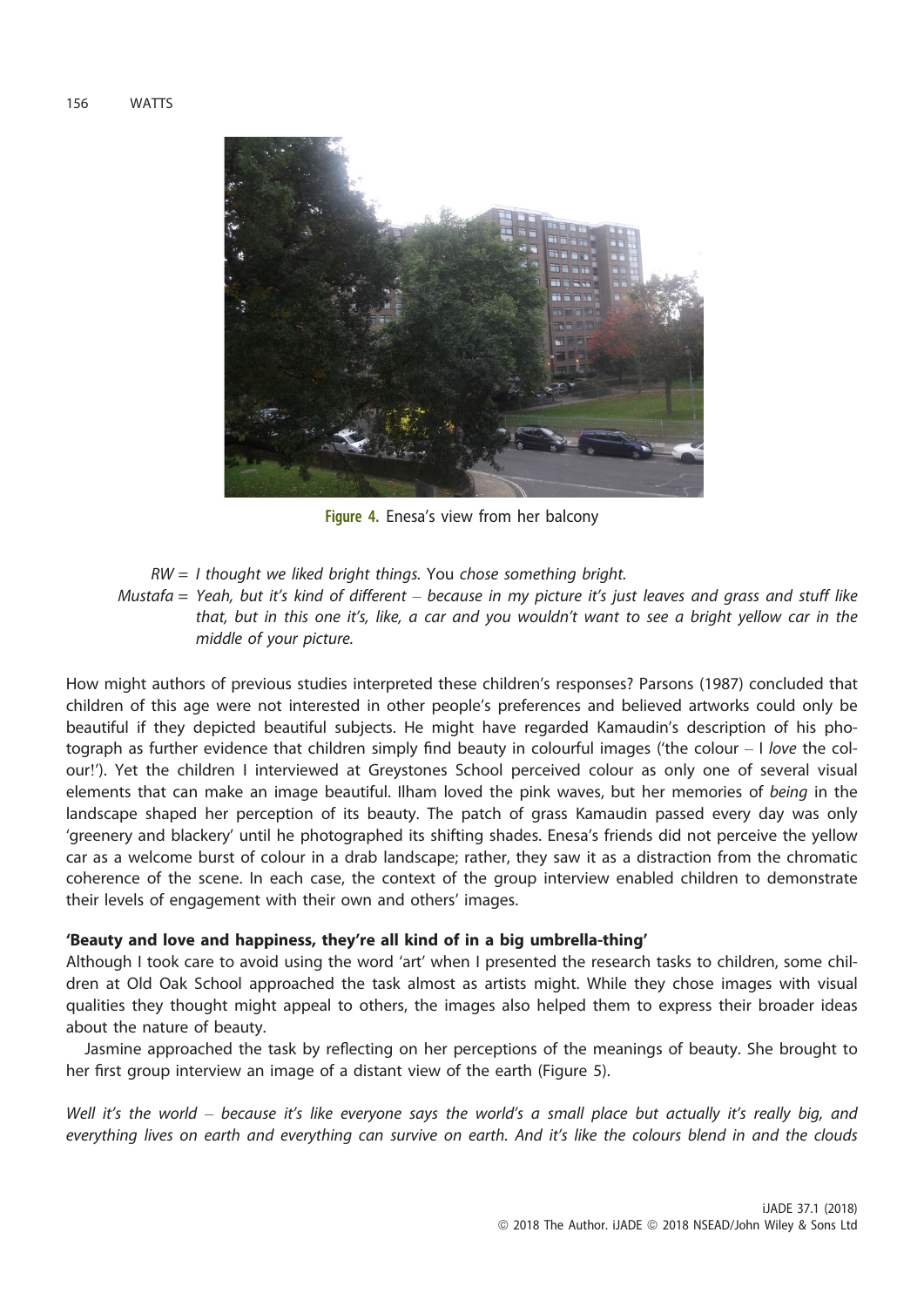

Figure 5. Jasmine's image of a distant view of the earth

blend in with the blue ocean and the lands. You can see where you are ... and everything blends in, the ocean, and all of the land, just sort of come together...

Jasmine explains how she finds the photograph beautiful partly because of its harmonious blend of colours, before alluding to a broader notion of environmental harmony. She finds beauty not only in its visual qualities but also in 'the idea of earth', the 'coming together' of land and sea. Her observation that 'everything lives on earth and everything can survive on earth' suggests a conception of the earth as a shared environment, while her comment that 'you can see where you are' could be interpreted as 'you can see how you fit in as part of a bigger picture'.

During her second interview Jasmine showed she understood how an image could symbolise an idea. She staged a scene to illustrate her thinking about beauty, photographing two interlinked hands (Figure 6). The discussion went as follows:

- Jasmine = Well, these are members of my family and I think that if members of a family are together ... it just, like, represents love and happiness. And [as] I said before, beauty is not just on the outside, it's also in the inside.
	- Bonnie = Yes, because, like Jas said, it's what's on the inside that counts, so it kind of relates to that. And they all link in together because beauty and love and happiness, they're all kind of in a big umbrella-thing because – well, they are all what happens on the inside, not what's on the outside.
		- Ben = At first I thought 'cause I didn't really look at the picture properly I didn't know why Jasmine chose it. I thought 'How could an old wrinkled hand be beautiful?' But when Jasmine made her point about how it's beautiful, it started to change my mind'.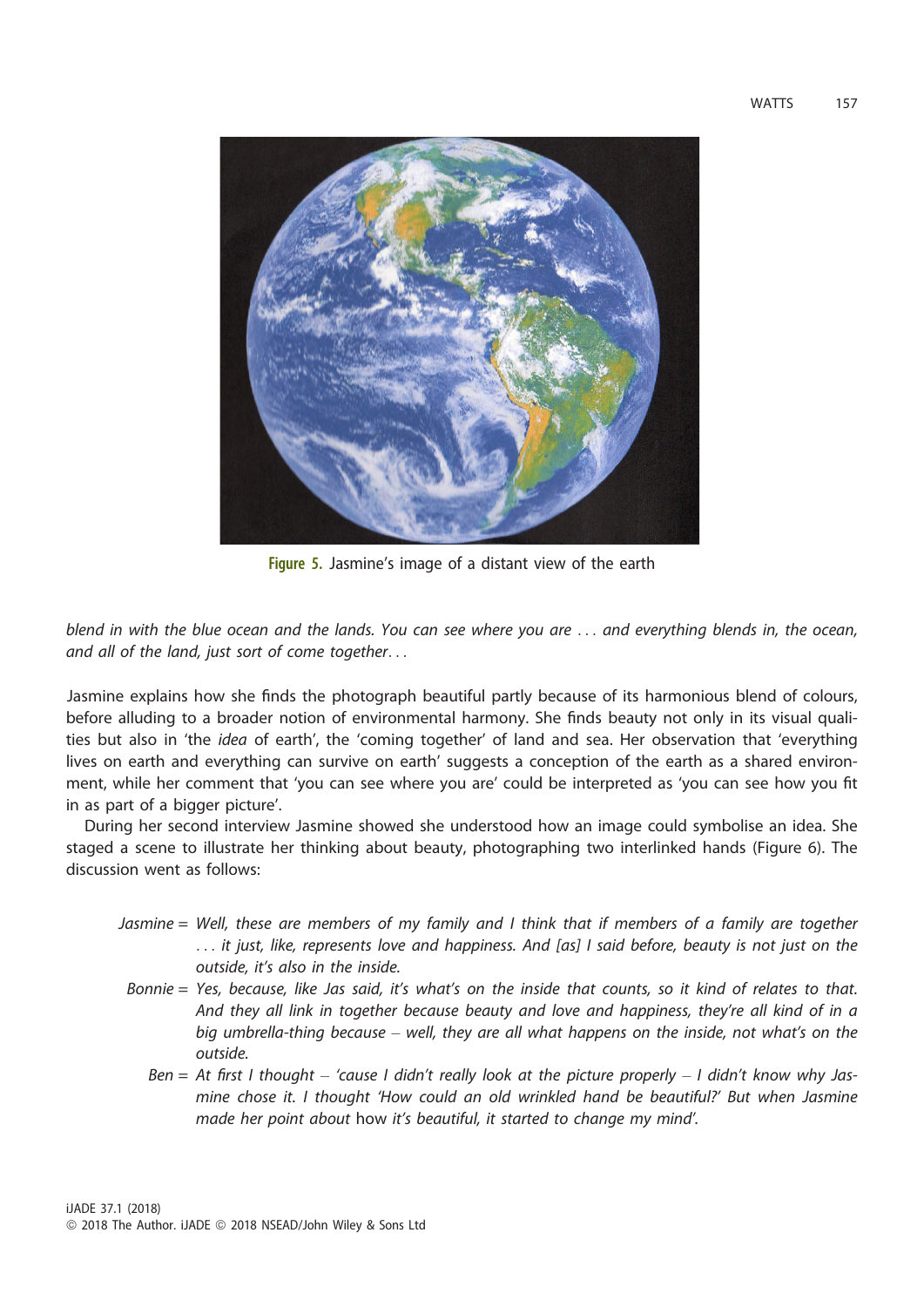Jasmine intentionally composed her photograph in a way that ensured neither subject was identifiable, thereby depersonalising it and possibly increasing its appeal to others. She may have removed this 'surface layer' of her image in order to make her observation that beauty, love and happiness are all 'what happens on the inside'. As she explained, her concern was to represent the concepts of beauty, love and happiness rather than illustrate her personal experience. Jasmine's images acquire a deeper resonance when viewed alongside each other. In one way, the images could not be more different: one subject is photographed across thousands of miles while the other is within touching distance of the camera. Yet Jasmine's description of their common ground, of how 'everything ... just sort of come[s] together ... everything can survive on earth' evokes a panoramic, holistic, beautiful vision of the earth as an integrated whole. Her image of interlinked hands could be read as a tiny detail of this harmonious vision.

My interpretation of Jasmine's response was that she approached the tasks in much the same way as an artist or designer might, by making purposeful aesthetic decisions. She made initial decisions about what she intended to express before making further decisions about what she needed to include to communicate her idea clearly. The longer children talked about the images, the more beautiful they found them, as Ben said:

At first I thought – 'cause I didn't really look at the picture properly and I didn't know why Jasmine chose it  $-1$ thought, how could an old wrinkled hand be beautiful? But when Jasmine made her point about how it's beautiful, it started to change my mind.

### 'It's cool because it's in the dirt. That makes it beautiful'

Spike brought drawings to both his interviews. The first was a pencil sketch of a dragon made when he was five years old, and he explained that his memory of making it was central to his perception of it as beautiful:

I chose it because ... I remember when I was doing this and I couldn't draw very well. I put so much effort into it. It made me feel, like, really proud of it which makes me feel it's more than beautiful 'cause I'd put effort in, I'd managed to do that all on my own ...

The second was a smiley face he had drawn in sand and photographed (Figure 7). Initially I thought Spike had not taken the task seriously. While the dragon drawing was unique and personal to him, the smiley face was less distinctive. However, when I asked Spike why it was beautiful, I was surprised to hear him refer to emotions and memories:



Figure 6. Jasmine's image of interlinked hands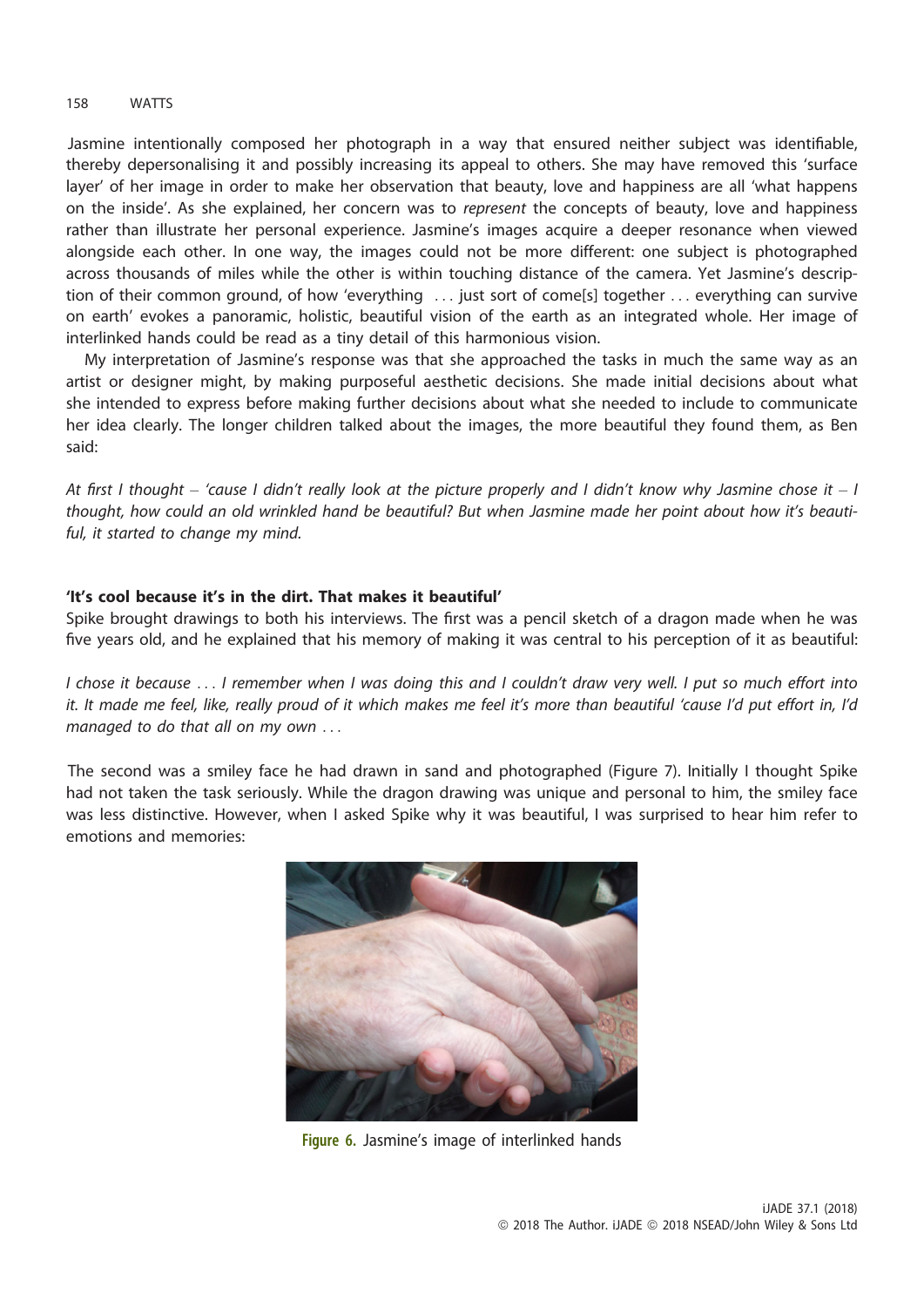- Spike = It reminds me of, like, happy times and things. Things like that, nice memories, smells. And it's cool because it's in the dirt. That makes it beautiful.
- RW = Can you explain what you mean? Why does it make it beautiful because it's in the dirt?
- Spike = 'Cause it's ironic. 'Cause dirt's not described as beautiful. Regularly.
- $RW = What do you mean by ironic?$
- Spike = Ironic basically meaning opposite. 'Cause if you had dirt you wouldn't think of it as, like, pretty or beautiful, you'd think of it as worthless, something you can just get off the floor. But then like, you can almost use the dirt, in a way, to make things beautiful.

Spike's explanation revealed his intention. The smiley face alone is not beautiful, the dirt is not beautiful – but when combined they become beautiful. The face did more than remind him of the 'happy times' and 'nice memories' he associated with the landscape, it symbolised those experiences. Though it was not clear whether he had planned the photograph to communicate this message, he nonetheless recognised its potential to do so. Like Jasmine, Spike conceptualised the task as an opportunity to create an artwork:

Gracie = 1 know you love drawing and doodling  $-$  so basically do you mean it's a work of art? Spike = Yyy  $\ldots$  it's almost like a natural work of art because there's – because art's, like, different, because all art's beautiful in a way, but like, um, but I just think natural, because it's all outside, rather than all cramped up on a piece of paper ... But then as well that just makes it more calm, rather than all busy and things, it makes it like, more beautiful. Gracie = Yep. That's really good.

Here Spike describes how he finds beauty in the freedom of expression he associates with making art. Though he talks about the way a piece of paper can restrict creativity, it is almost as if he is talking about the confines of art lessons. Given the freedom to express himself, Spike deliberately chose not to showcase his technical ability, and the beauty of his drawing lies in its simplicity.

Spike's reflections on his images contrast with previous accounts of children's perceptions of beauty. Parsons (1987) concluded that children of Spike's age admire the technique involved in creating realistic paintings. Furthermore, he argued that children believe paintings can only be beautiful if they represent beautiful subjects. Viewed independently, Spike's image is unremarkable; studied in the context of his commentary on the image, it is a striking representation of his perception of the relationship between emotion, expression



Figure 7. Spike's smiley face in the sand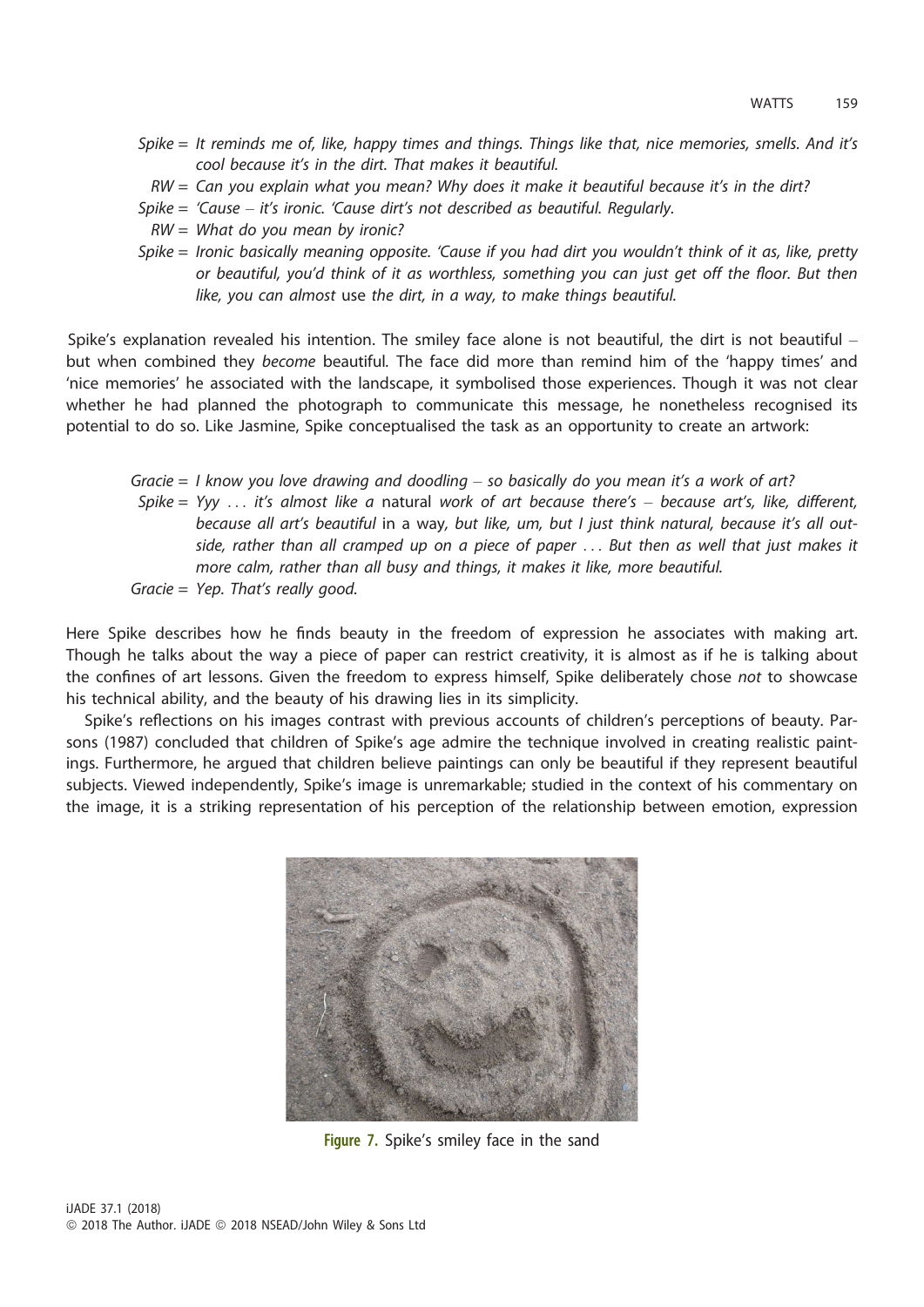and beauty. While his perspective was unusual, is it unique? There are other Spikes in other schools – and when Spike shared his thoughts with his group, other children were not bemused or bewildered; they seemed to understand what he was talking about.

In his assessment of children's aesthetic development, Parsons was cautious about their capacity for engaging with meaning in art when (1987, 12) he wrote:

There is no point in pretending that young children have the abilities of adult artists or critics. It is romanticism to think that their experiences in the arts are equal to those of adults ... Many significant aesthetic qualities are inaccessible to them and their experience of art lacks the richness available to adults.

This may be true of many children, but I suggest it risks underestimating the abilities of others. Not only did Jasmine and Spike invest time and thought in selecting their images, they also arrived at their interviews knowing that they would need to explain why they had chosen their images in order for others to understand and appreciate them. It is worth noting how receptive children were to their ideas. Though they may not have conceived them themselves, they could nonetheless understand and appreciate them when they heard them expressed. As Gracie said: 'Yep. That's really good.'

## Conclusions

This article has reported the findings of a relatively small study. However they suggest that beauty does have a role to play in art education, as a means of raising children's levels of engagement with the visual world. As the status of art and design in schools remains fragile, there is an increasingly urgent need for art educators to find ways of making the subject meaningful for children. For three decades art educators have proposed that promoting issues-based contemporary art practice will encourage young people to become more engaged with art. My argument is that art educators should explore the depth and diversity of children's existing aesthetic experience, that they should facilitate opportunities for children to reflect upon their experiences of beauty and to recognise its potential as a means of motivating participation in art.

Children are increasingly swamped by images. Writing recently in Tate Etc. magazine Kevin Jones (2015, 25) observed that: 'Images flow at our children like never before. They need to learn to read and interrogate the visual world, to find space to see feelingly and with wonder, to contact and reflect.' Jones' observation echoes the prescient thoughts of film director Wim Wenders interviewed in 1988: 'Images are escaping our control: they are like a currency of which a whole suitcase is need just to buy one piece of bread' (Malcolm 1988, 1). Since taking part in this research, each child I interviewed has probably taken hundreds of photographs on their mobile phone and viewed thousands more online. I sometimes imagine images accumulating on cameras like drawings scribbled on millions of pieces of scrap paper, looked at for a few seconds before being discarded. The more children see, the less they notice. The idea of noticing may seem peripheral to the aims of art education, compared with experimenting, creating and risk-taking. However, I would agree with this proposal from Hickman (2010, 149):

I put forward the notion that one of the aims for art education is, or ought to be, concerned with noticing ... Visual education must surely concern itself with drawing attention to the subtleties of the visual world, which includes the intriguing, the interesting, the arresting and the beautiful.

The distinction between seeing beauty and noticing beauty is an idea that informed the conception of my own research. Before carrying out the study I thought it likely that children saw beautiful things – but I was unsure whether they recognised them as beautiful.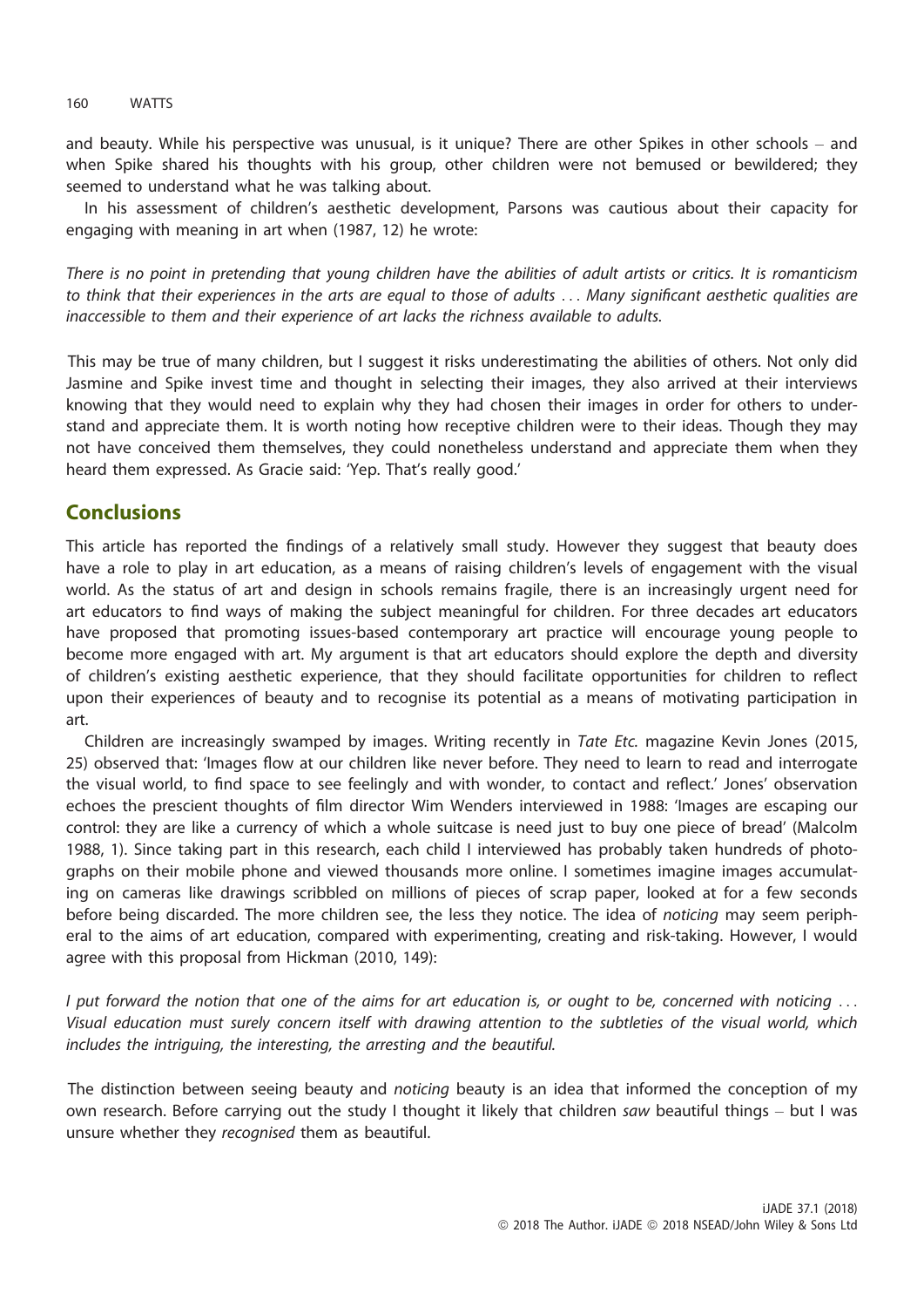Art educators have a responsibility to provide opportunities for children to notice – to pause, think, reflect and share their responses to images. Despite the overwhelming number of images children encounter, many of those I interviewed showed how they value images. Some could talk about a single photograph for 5, 10 or even 15 minutes, whether it depicted a yellow car parked on a housing estate, a tree illuminated by autumn sunlight or a smiley face drawn in sand. These children demonstrated they are motivated to locate and create images, they are engaged by the beauty of the visual world and inspired to share their experiences. Returning to Steers' (2014) vision for art education, this research shows that experiences of beauty could motivate children to engage with art and design. These children showed they were engaged by images, they were keen to discuss them, they were inspired by beauty and they were able to respond imaginatively when challenged to articulate their ideas about it.

Art educators want participation, engagement, inspiration imagination and challenge. Some children might develop these attitudes through contemporary art practice. Others might do so through noticing, appreciating and engaging with beauty.

# Acknowledgement

The author would like to express thanks to PhD supervisors Professor Rachel Mason and Dr Victor Durà-Vilà for their valuable contributions to this research, and to Art Projects for Schools for supporting the funding of the study.

Robert Watts is a Senior Lecturer in Art and Design Education at Roehampton University, London. In 2016 he completed a PhD entitled Children's Perceptions of Beauty: Exploring Aesthetic Experience through Photography. The research investigated how children reflect upon and articulate their perceptions of beauty and examined how these perceptions relate to philosophical thinking about aesthetic experience. Robert trained as a painter and taught in primary schools before joining Roehampton in 2000. He led the MA Art, Craft and Design Education from 2005 to 2015 and is currently Course Leader for PGCE Secondary Art and Design. He is the co-editor of Teaching Art and Design  $3-11$  and Readings in Primary Art Education. Contact address: School of Education, University of Roehampton, London SW15 5PJ, UK. Email: r.watts@roehampton.ac.uk

# References

- Adams, S. (2008) Damien Hirst Sale Breaks Art Auction Record, Raking in £70.5 Million in its First Day, Telegraph, 15 September (online). Available at: http://www.telegraph.co.uk/news/2966049/Damien-Hirst-sale-breaks-art-auction-record-raking-in-70.5-million-inits-first-day.html (accessed 6 April 2013).
- Addison, N. & Burgess, L. (2007) Learning to Teach Art and Design in the Secondary School: A Companion to School Experience, second edn. London: Routledge.
- Alberge, D. (2012) Tate brushes aside old master experts, Sunday Times, 15 January, p. 12.
- Armstrong, J. (2004) The Secret Power of Beauty. London: Penguin.
- Atkinson & D., Dash, P. [Eds], (2005) Social and Critical Discourses in Art Education. Stoke-on-Trent: Trentham Books.
- Bancroft, A. (1995) What do dragons think about in their dark lonely caves? Or critical studies: the importance of knowledge, Journal of Art & Design Education, Vol. 14, No. 1, pp. 21–34.
- Beech, D. (2009) Art and the politics of beauty, in D. Beech [Ed.] Beauty. London: Whitechapel Gallery, pp. 12–19.
- Best, D. (1996) Values in the arts, in J. M. Halstead and M. J. Taylor [Eds] Values in Education and Education in Values. London: Falmer Press, pp. 79–91.
- Cannatella, H. (2006) Is beauty an archaic spirit in education? Journal of Aesthetic Education, Vol. 40, No. 1, pp. 94–103.
- Danto, A. C. (2003) The Abuse of Beauty: Aesthetics and the Concept of Art. Chicago, IL and LaSalle, IL: Open Court.
- De Botton, A. (2002)On possessing beauty, in A. De Botton, The Art of Travel. London: Hamish Hamilton, pp. 211–33.
- Department for Education (DfE) (2013) National Curriculum: Draft Document (online). Available at: www.education.gov.uk/nationalcur riculum (accessed 28 July 2013).
- Department for Education (DfE) (2014)National Curriculum: Draft Document (online). Available at: www.education.gov.uk/nationalcur riculum (accessed 23 June 2013).
- Eco, U. (2004) On Beauty: A History of a Western Idea. London: Secker & Warburg.
- Eisner, E. W. (1972) Educating Artistic Vision. New York: Macmillan.
- Eisner, E. W. (2002) The Arts and the Creation of Mind. New Haven: Yale University Press.